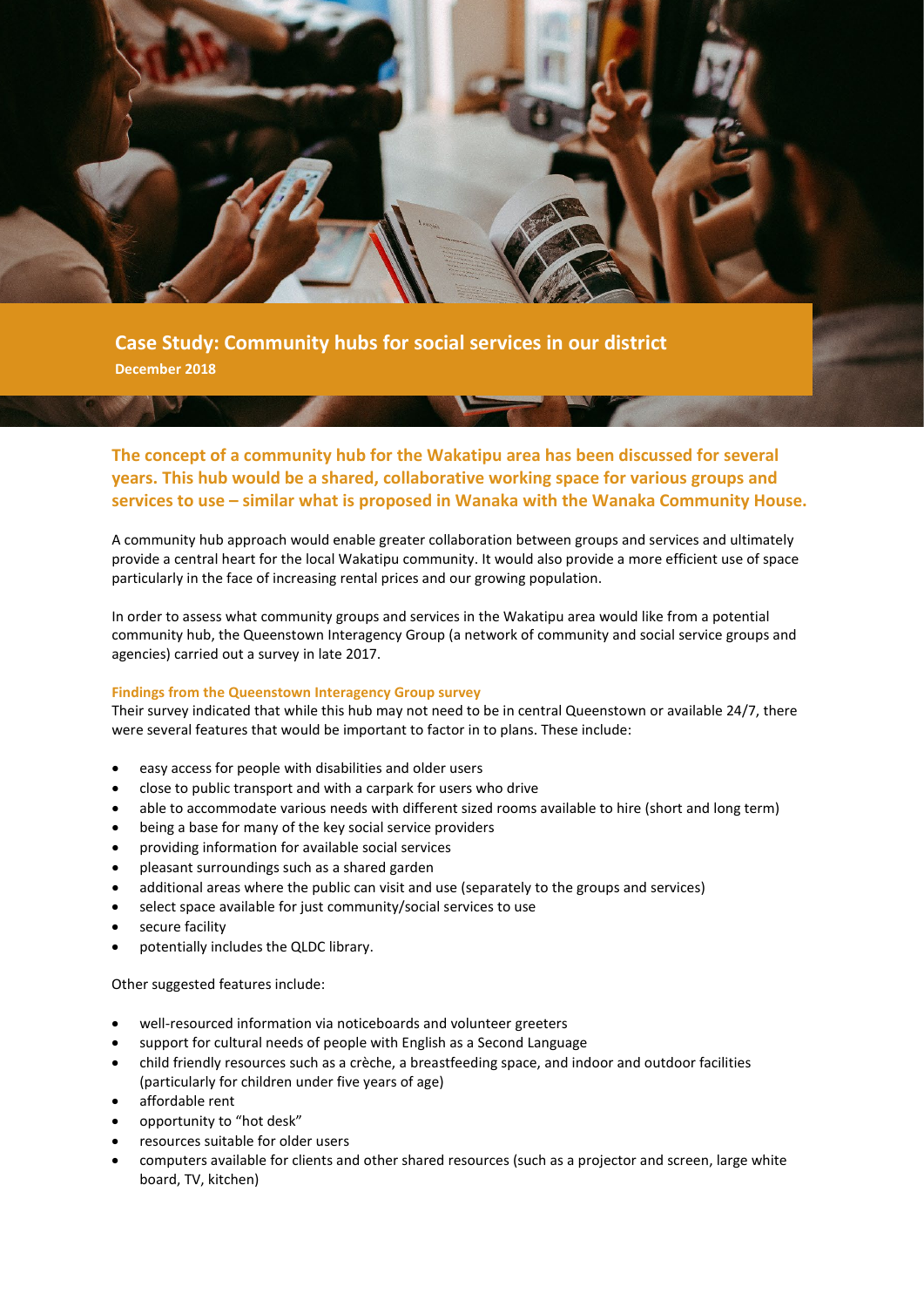- opportunity for use by the community in the evenings
- adjacent home that can be used by Happiness House.

The responses also indicated the hub would not duplicate or take away from existing groups and services unable to participate in the setup. Suggestions for groups and services who could be a part of the hub include:

- Jigsaw
- Happiness House
- Citizens Advice Bureau
- Families Centre
- Salvation Army
- Mental Health
- Youth groups/trust
- **Library**
- Budget advice
- Work and Income NZ
- Plunket

**"[The hub] needs to be designed around the needs of all different consumers, from new babies to centenarians, all different mobility and accessibility needs and representing different ethnic diversity."**

# - Comments gathered from the *Our Community Spaces* research

# **The current state of play: Happiness House**



Happiness House is a Queenstown-based community drop-in centre providing support and advocacy, activity groups, a place to connect, and also access to affordable goods. This centre is frequently used by locals and new residents who need support - each month roughly 900- 1000 people come through their doors.

Happiness House is currently housed in a residential property in the heart of Queenstown. The property was recently sold to and overseas buyer. The new owner has allowed Happiness House to continue to

lease the space for another two years until 2020. The intention however, is that they will eventually take over their site for other purposes.

In addition to this limited tenure, the central location of Happiness House has become increasingly difficult – particularly relating to parking, the cost of petrol to reach the centre, and also access via public transport.

Because of this, the Trust that runs Happiness House is keen to find a more permanent base out of central Queenstown, in Frankton. They are interested in exploring the concept of a village-type facility where groups have their own separate space but they can also collaborate and share with each other – such as shared spaces and outdoor areas, and opportunities to work together to provide services to the community.

**"We are looking for a home-like setting which acts as a space where people can drop in. Wakatipu Youth Trust, Lakes Family Centre, Salvation Army [are] all in similar boat. All of us want some security - not having to worry about moving."**

**"It is common knowledge that many community groups are in a similar situation looking for new premises - it is our hope that this scoping exercise brings about fast and positive outcomes for the community. A large piece of land for a community village would be ideal."**

- Comments gathered from the *Our Community Spaces* research